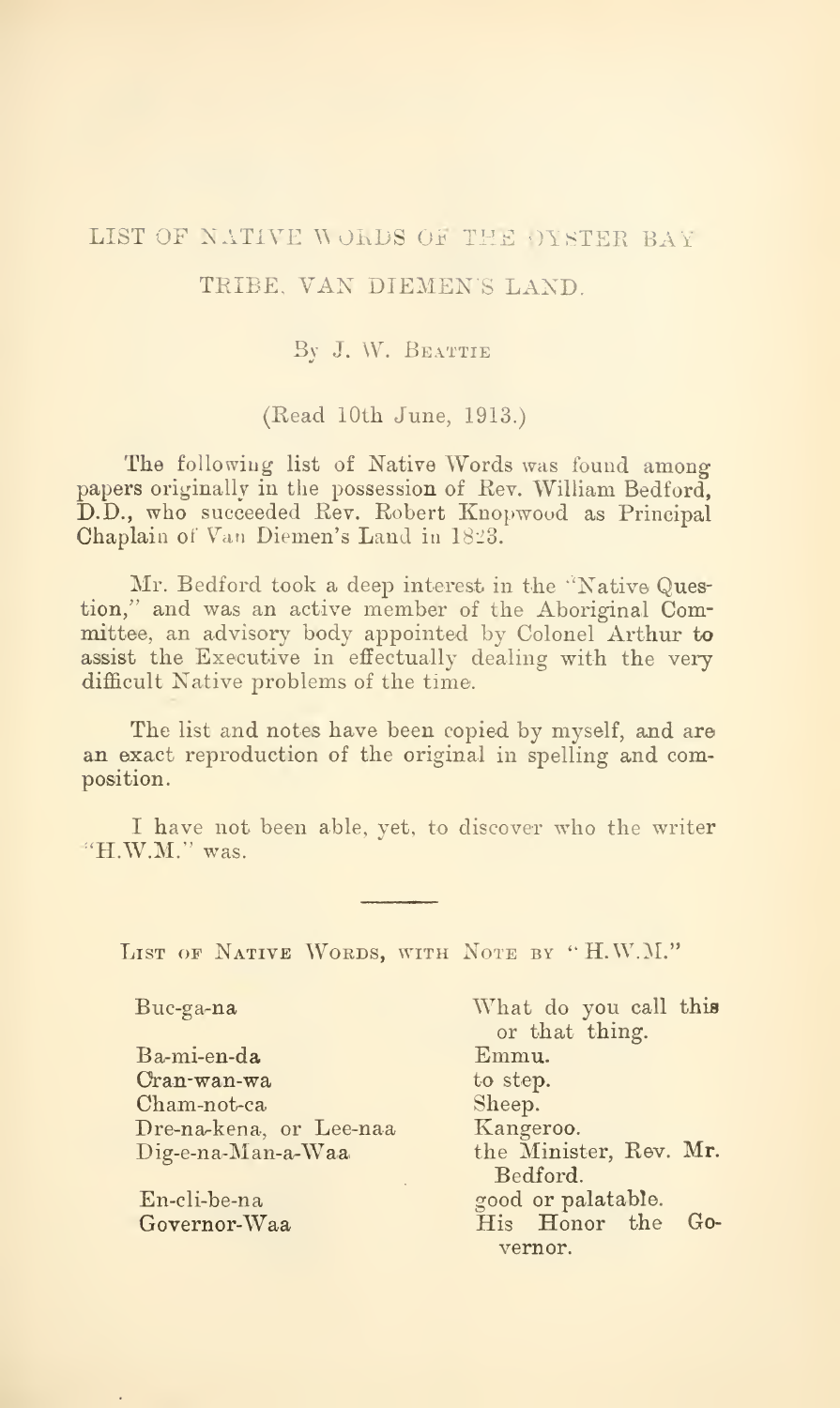Le-gun-tha^Waa Le-gun-tha Lim-pu-ga Lag-wee Lo-ru-me-na Lee-na, or Ly-en-na Lod-the Lu-gu-na Log-Wan-na La-ge-na Le-bta-la, tha-gen-na, or Wag-ge-na Lun-na Me-a-nen-qua Me-yalla-cas-an-a-rea My-yen-na Mier-men-na Min-Man-a-we&-bob-ax-re©  $My$ -ett-ta My-he-na Mad-tha Mun-na Mi-gun-na Min-gra-nith-ka Mi-hilk-a-la^ma Ma-varden-na Mou-tbig-na Nu-ge-na Nu-ga-lantha Olumptha Oyster bay Waa Penin-na Po-co-la Po-eo-na Pa-matt-ta Par-a-pel-a Pae-a-nu-bra, or Per-ni-per-na Pig-e-na, or Wig-e-na Pa-gen-gun-ya Par-a-wee Pud-ca Rung-we Re-gun-na Re-nea Tta-van-ya Ta-gar-a-ga Ta-Wal-a-wee

Kangeroo dog. Common dog. Shoping. Walking. scratching. Water. tree's. leg's. Wife. salt. Hobert Town. House. Will you live with me. talking. you. smooking. fighting. five. Body. privates. Mouth. Nose. bad, or disagreable. silence. boat. Eyes. stealing. Possum. Head. Oyster bay. **Laughter** Bullocks. smoke. potatoes. Cook. the Sun. Hair. Horse. I want. fish. to run, or make haste. Oysters. hand. Cloathing. Crying. Eating.